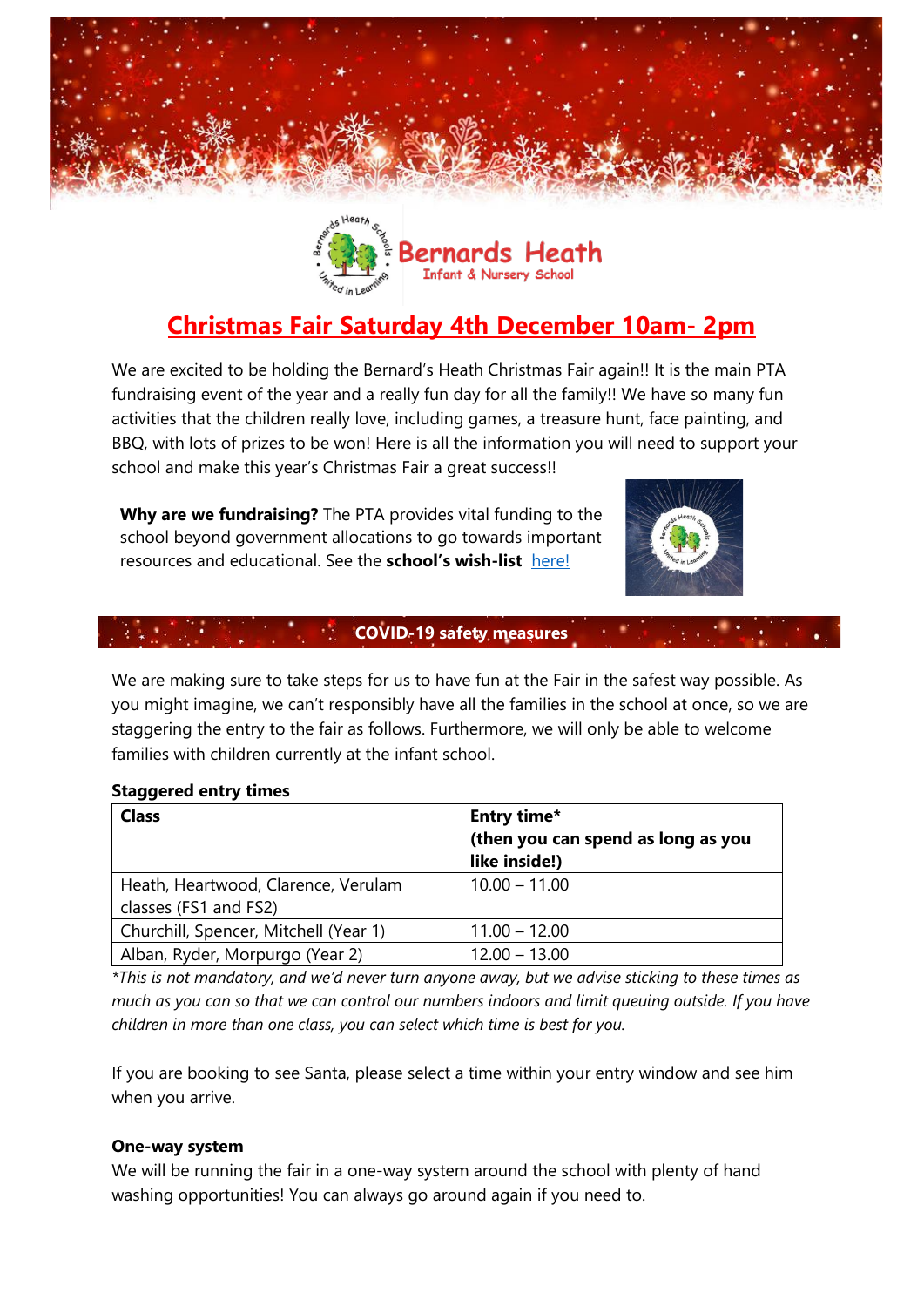

#### **Face masks and social distancing**

We will be keeping track of the numbers in the building and encourage the use of face masks by all adults.

### **Volunteering at the Fair**

We need lots of volunteers in order to run the fair and there are lots of ways you can help; volunteering at a stall for an hour or helping us set up the day before – it all makes a BIG difference. Please sign up on PTA Events. The Christmas Coordinator in your class will need your support! Please register on [PTA Events](https://www.pta-events.co.uk/bernardsheath/index.cfm?event=event&eventId=42734#.YYwveC-l10s) and sign up! Thank you!

#### Face painting/Glitter tattoos

We are seeking a friendly team of willing volunteers to learn a few simple designs that the children can chose from on the day. We will have a practice/training evening (date tbc) so everyone feels confident to do their best at the fair. The children love this and you really don't have to be an artist to satisfy them!! Please sign up on [PTA Events](https://www.pta-events.co.uk/bernardsheath/index.cfm?event=event&eventId=42734#.YYwveC-l10s) and email Justyna, [j@kotlega.com,](mailto:j@kotlega.com) so we can send you more details about the practice session.

### **Santa's Grotto – 10am – 1pm**

Santa's Grotto tickets will be available to book on PTA Events from Monday 15<sup>th</sup> November at 8pm. This can be done using your debit/credit card. If you are not yet signed up to PTA Events, you can do so by going to [PTA Events.](https://www.pta-events.co.uk/bernardsheath/index.cfm?event=event&eventId=42734#.YYwveC-l10s) Please book your slot within your child's class entry time listed above.

When arriving for the Grotto, Santa's helpers will have the name of the adult who made the booking and the number of tickets bought on their list. Only children need a ticket to visit Santa but adults may accompany them into the grotto. If you do not have access to a computer, please let the PTA/office know and we can book the tickets for you.

## **Children singing at the fair**

The Infant school children are going to be singing at the fair. The timings are as follows: 11am – Heartwood, Clarence, Verulam 12 noon – Mitchell, Spencer, Churchill 1pm – Alban, Morpurgo, Ryder.

### **Donations**

#### Jam Jar Time! – Friday  $26<sup>th</sup>$  November

On the 26<sup>th</sup> November we will be collecting jam jars<sup>\*</sup> filled with stickers, sweets and treats. It's one of the favourite stalls at the fair, so much so that we often run out! To ensure we have enough we are hoping you are able to kindly donate 2-3 jars per child (or more if you have them!). Please bring your jars filled with whatever you can find - crayons, rubbers, Lego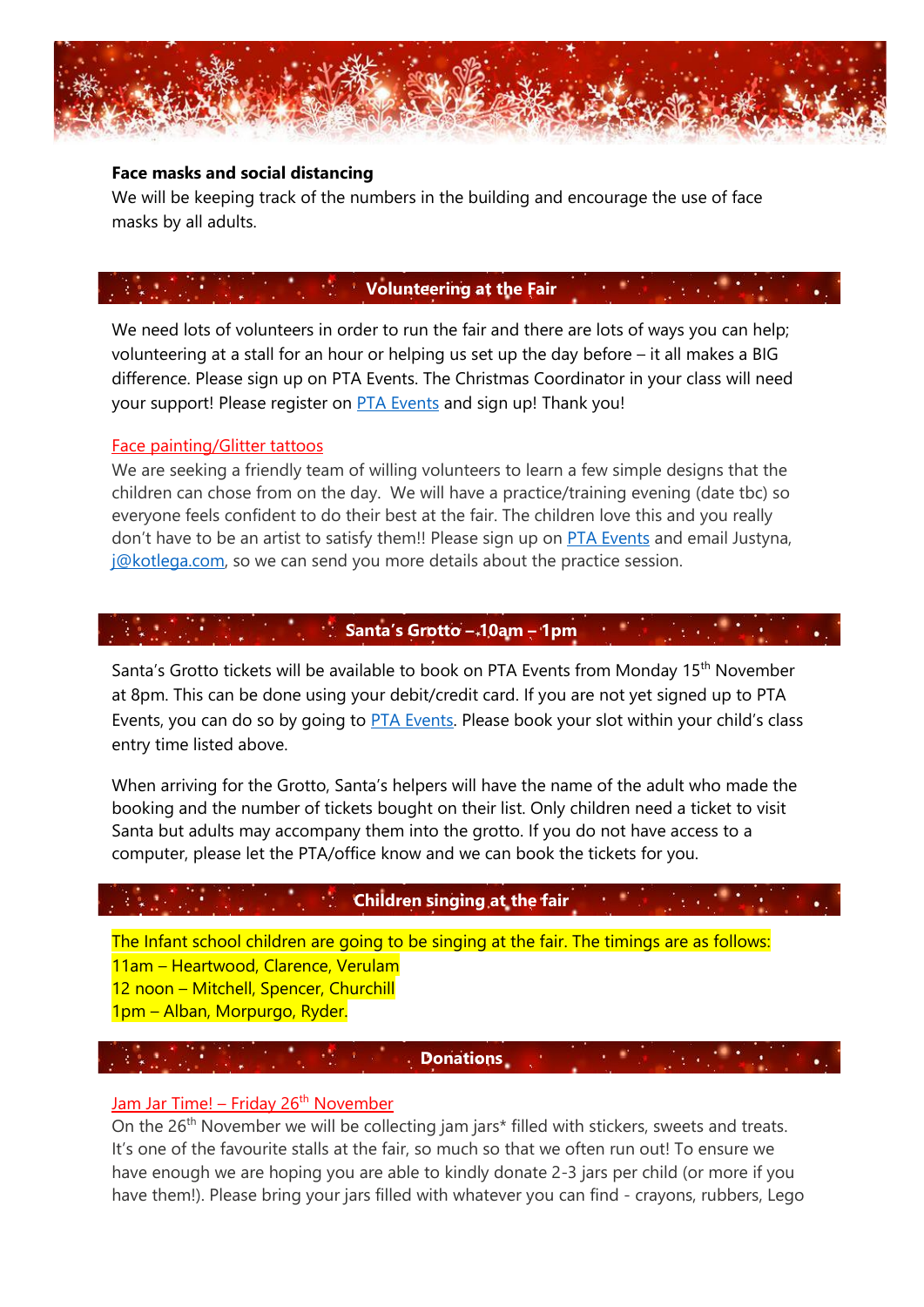

and stickers are all popular prizes. This is the perfect opportunity to re-gift any unwanted party bag items, sweets you'd rather they didn't eat, or stickers they no longer need. You fill, we sell, and the children love them!

We really appreciate all donations and would be grateful if they could be delivered to outside the office on the morning of **Friday 26th November**. Every child that takes part is a winner. If you don't have enough jam jars (or have too many to fill) please contact [hayleythomas@cantab.net.](mailto:hayleythomas@cantab.net)

\*Or any kind of jar that can be filled!

### Non-uniform day - Friday 3<sup>rd</sup> December

The day before the fair is a non-uniform day. Instead of asking for money donations, please can you bring 1 or 2 items for a hamper or bottle tombola which will be raffled off at the fair. We just ask that items are non-perishable please!

**Year 1 and Year 2** - please bring a bottle of something (wine is popular but other suggestions include bubble bath or non-alcoholic fizz)

**Heath and Reception** - bottle or biscuits, sweets or savoury items

### Other hamper donations

We are always in need of donations of larger prizes for the Christmas Fair hampers. In the past, parents, carers and friends have kindly been able to get donations from their places of work. These have included meals out, days out, wine/champagne packages, pamper vouchers, books etc. These prizes are to make the hampers as attractive and tickets as saleable as possible. If anyone can help please contact [cmcgoohan1980@gmail.com.](mailto:cmcgoohan1980@gmail.com) Many thanks for your help and support with this, we really appreciate it.

### Small gifts stall donations – before Friday  $26<sup>th</sup>$  November

We are looking for creative parents that could kindly donate small gifts that we can sell.

### **Can you crochet, craft, bake or have a business that could donate small gifts??**

Anything small for children that can be packaged up nicely would be fantastic! Here are a few ideas:



If you are able to help with donations, please email catherine juliagreen@gmail.com as soon as possible. We will be looking to collect non-food donations as soon as possible in order to package them and please can baked/perishable donations be brought to the school office a few days before the fair in a named container.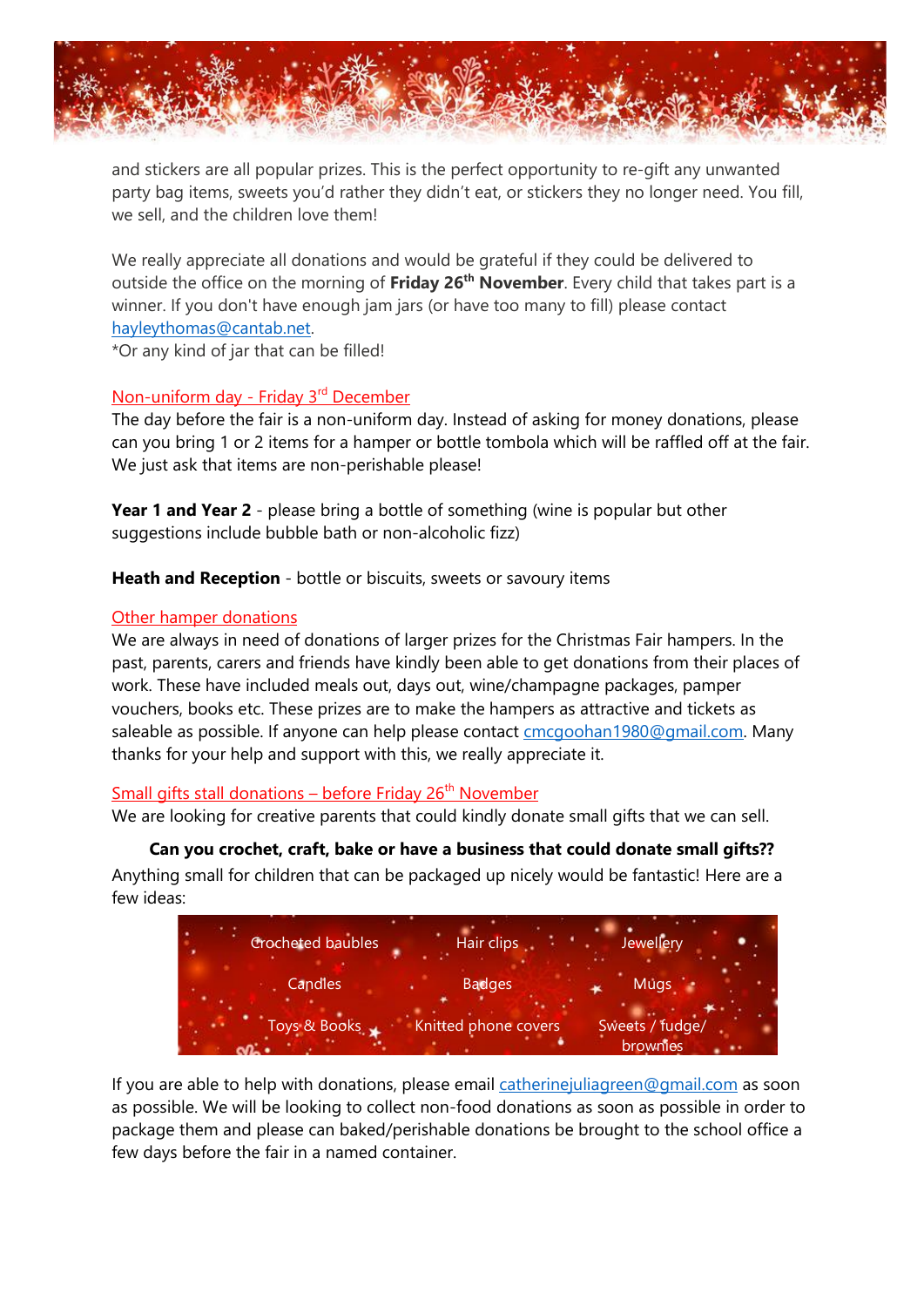

#### Donations for cake stall – to be brought to school on Friday 3<sup>rd</sup> December

We really appreciate all donations and would be grateful if they could be delivered to school reception on Friday 3<sup>rd</sup> December where a PTA member will be ready to collect them. Please remember that we are a nut free school, thank you!

#### IMPORTANT – food donations

We have a NO NUTS policy. According to the recent Natasha's Law, we would also be grateful if you can provide a list of ingredients for any home-baked food donations.

#### BBQ's

To hold the BBQ, we are looking for x2 gas BBQ's to borrow. If you have one we can use, please contact [kerryseye99@gmail.com.](mailto:kerryseye99@gmail.com) We really appreciate this and would be grateful if they could be delivered to school.

#### Christmas jumper sale

This year we will be having a Christmas jumper stall! Dig out your old ones that are now too small and please donate them to us at the school on **Friday 26th November**. Then come and get a new (second hand) one at the fair!

Children's clothes hangers are also needed and would be gratefully received. Thank you

### **Christmas Treeasy trees**

Christmas Treeasy trees can be ordered and with every tree bought, a percentage of the price goes to the school. Feedback from parents who have bought the trees in previous years has been very positive, regarding both the quality of the tree itself and the great delivery and collection service. Here's how to order:

- 1. Go to the order a delivery page online at: [www.christmastreeasy.co.uk](https://5j9i6.r.a.d.sendibm1.com/mk/cl/f/HY3aCeqFpkoZIJcK4nHPgJH2_SBHfclfAYR2QLZ_HcilqN42ca1qZSebUJgiSMcle2IFrdbyPT-ElYXq-FURbb-QdEqbLpieIo7syV9QRgggXO5z5MD_Z9PPqbJAy0wHcKeIZhSWqSQZVuzLtMboqyuTLcHcCH2WJZJs59s61rAwro0Af_sxMP8yUllNpSiCJplDsMJbGA)
- 2. Choose your size of tree
- 3. Add your school/charity if you're associated with one
- 4. Choose your preferred delivery date from the options
- 5. Add recycling, a stand or logs to your order if you wish

### **Thinking green**

#### Reusable cups

We are very keen to encourage as many people as possible to bring their own reusable cups to the fair. Hot drinks need to be in an insulated cup with a lid, please also bring water bottles that we can use for soft drinks. Thank you!